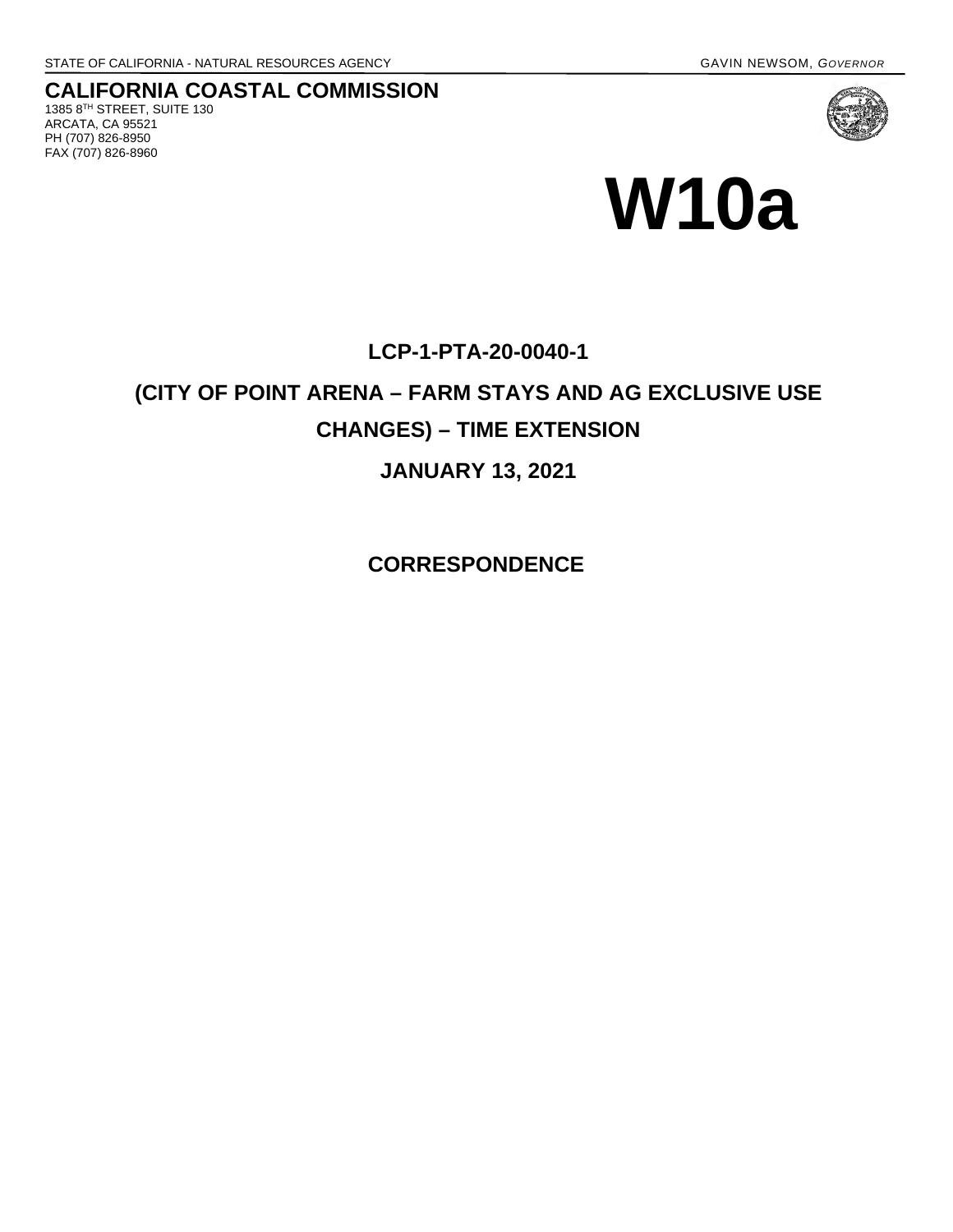| From:    | <b>Mitch McFarland</b>                                                                                                                                                             |
|----------|------------------------------------------------------------------------------------------------------------------------------------------------------------------------------------|
| To:      | NorthCoast@Coastal                                                                                                                                                                 |
| Subject: | Public Comment on January 2021 Agenda Item Wednesday 10a - City of Point Arena LCP Amendment No. LCP-1-<br>PTA-20-0040-1 (Farm Stays and Ag Exclusive Use Changes). Time Extension |
| Date:    | Thursday, December 24, 2020 12:52:27 PM                                                                                                                                            |

Hello,

I support anything that the Commission can to do encourage and facilitate increased housing opportunities in Point Arena. It appears this measure may assist in that effort. Please grant their request.

Mitch McFarland Point Arena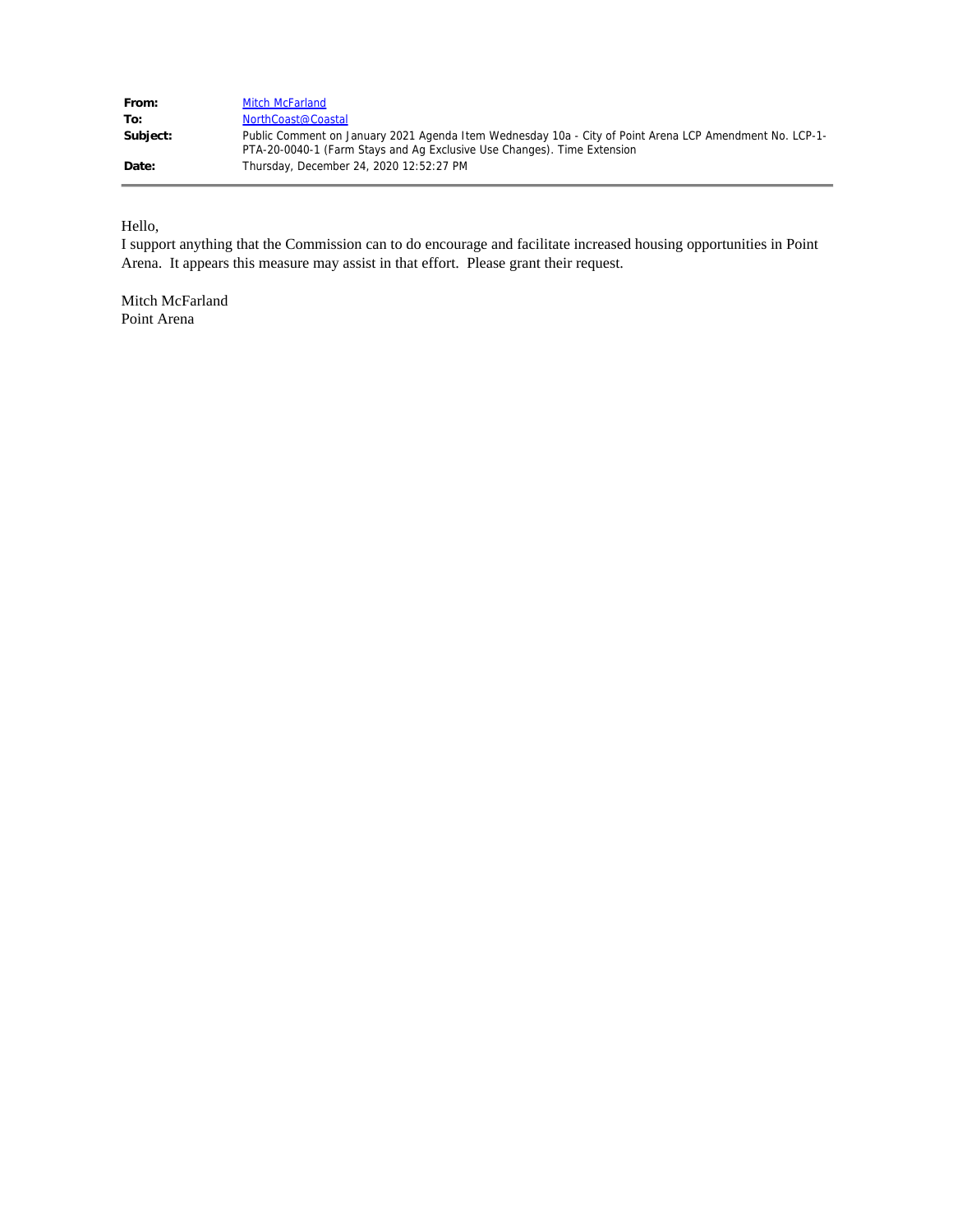Arabella Akossy 220 Port Rd., Point Arena, CA 95468 January 8, 2020

RE: In Favor of LCP Amendment No. LCP-1-PTA-20-0040-1 (Farm Stays and Ag Exclusive Use Changes). Time Extension / Agenda Item W10a

Dear Commissioners:

I strongly support Commission staff's request for a time extension to take action on the above referenced LCP Amendment.

Due to my extremely negative experience when dealing with Point Arena city staff and council members in regard to Council Member Richard Wasserman's proposed building project, CDPA 2020-02 (01), I have lost all confidence that these local government representatives possess the required competence and basic ethical standards to handle any LCP matters without the most scrutinizing oversight by the California Coastal Commission. Consequently, please consider it both necessary and prudent for Commission staff to be allowed extra time to evaluate the proposed changes.

The questionable conduct by city staff concerning the Wasserman CDPA for a supposed agricultural barn/workshop – against which I have filed a second appeal on December 9, 2020 (A-1-PTA-20-0074) – includes but is not limited to the following:

• Despite being incomplete and full of inaccuracies, which I pointed out in detail with a letter of concern before the first public hearing, the Council approved the application, ignoring all the clearly demonstrable problems, such as an incomplete Point Arena Mountain Beaver (PAMB) report and illegal grading (corroborated with photographs). In addition, the application was approved without requiring even some of the most basic mitigation measures for PAMB, noise issues from the workshop, or addressing visual screening, fire hazards, water quality, correct setbacks, etc.

• Only after I filed my initial appeal, did the city planner admit that unpermitted grading had indeed occurred (whereas she is on record, in writing, to claim that she could "find no evidence of any grading") and another public hearing amending the first application was held. Now the planner's behavior gets even more questionable: she downplays the